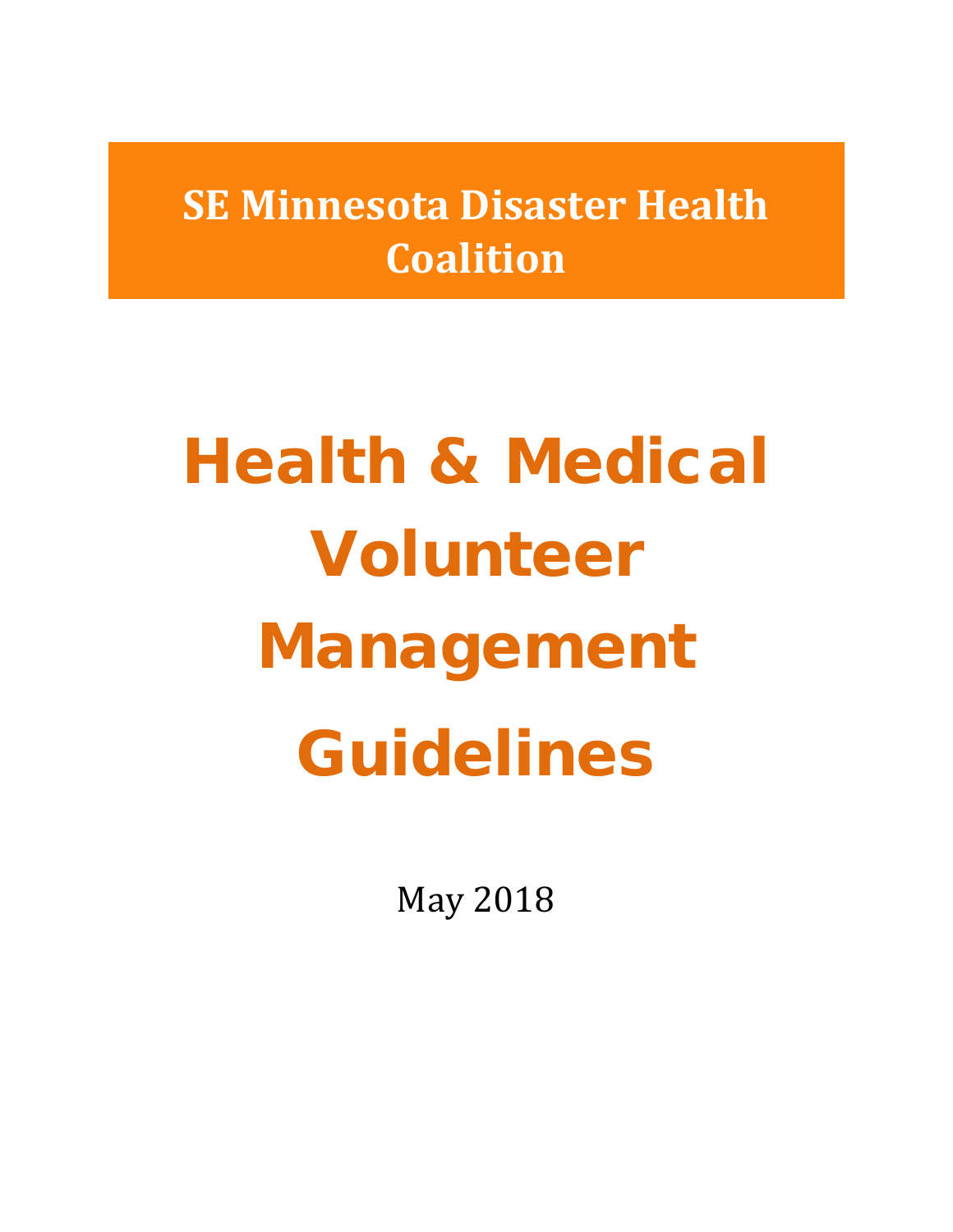## **TABLE OF CONTENTS**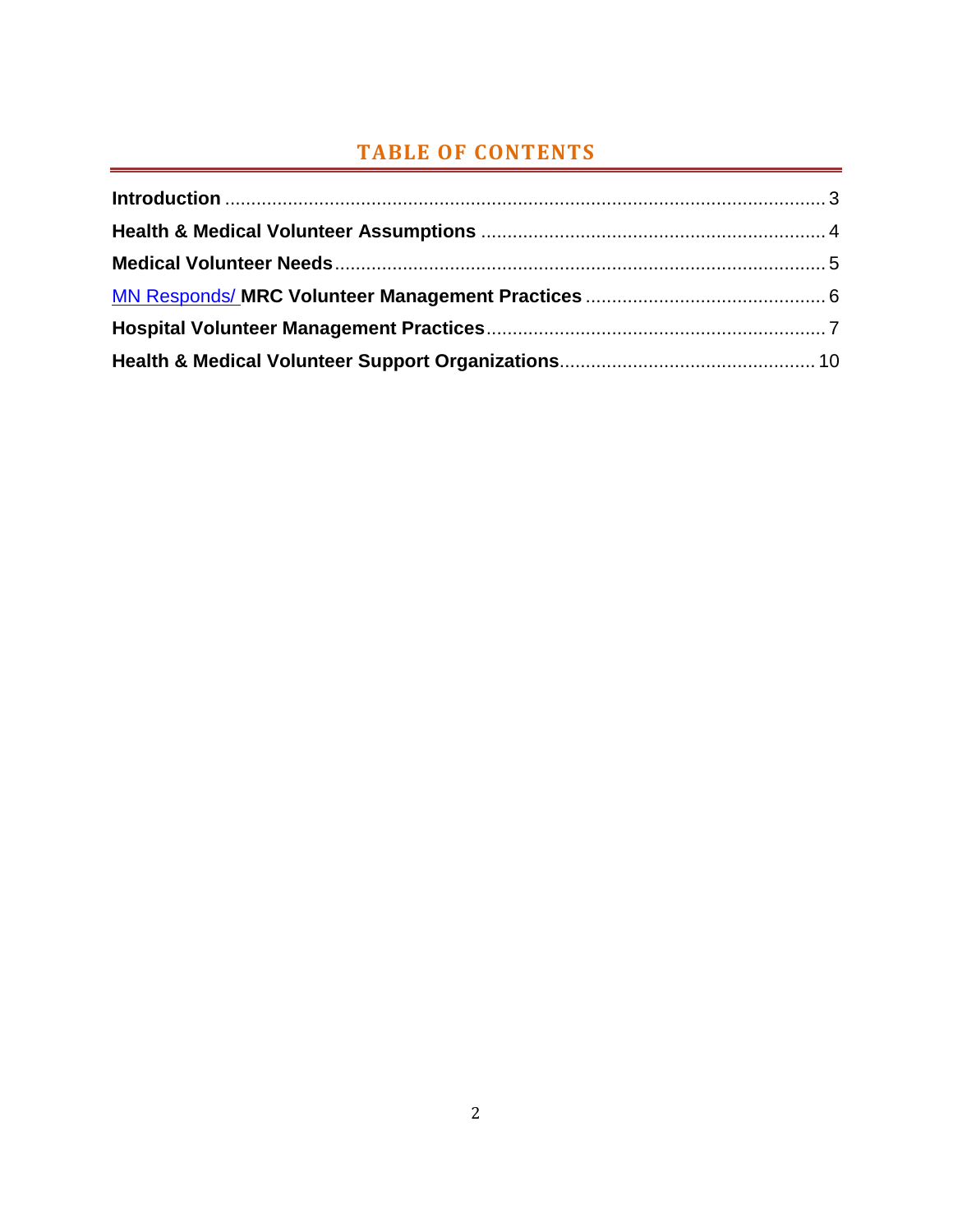## **INTRODUCTION**

<span id="page-2-0"></span>The Healthcare Coalition consists of organizations with responsibilities to mitigate the likelihood of a hazard negatively impacting the ability of a healthcare system to provide services and to prepare for, respond to, recover from consequences of a disaster to the healthcare system. The purpose of the SEMN Disaster Health Coalition is to facilitate preparedness to assist communities with building a Health and Medical Services (Emergency Support Function 8/ESF8) Capability to respond to and recover from disasters.

The following groups are represented as part of the SE Healthcare Coalition:

- **Hospitals**
- **Local Public Health**
- **Emergency Management**
- **Emergency Medical Services Regulatory Board (EMSRB)**
- **South East Emergency Medical Services (SE EMS)**
- **Long Term Care Facilities**
- Specialty Services such as dialysis centers, hospice centers, American Red **Cross**

Healthcare coalition partners will carry out health and medical response and recovery activities within the parameters of statutory authority, jurisdictional Emergency Operations Plans and as defined in operational support compacts, mutual aid agreements, and memoranda of understanding or other operational agreements.

**This document outlines the SEMN Disaster Health Coalition Volunteer Management Guidelines; information should be integrated within organizational and community operational documents as applicable.** 

**The scope of these guidelines does not include emerging and general volunteer management, which is addressed and carried out in accordance with local Emergency Operations Plans.**

**The scope of these guidelines does not include staff sharing between hospitals, which is addressed and carried out in accordance with the Hospital Disaster Preparedness & Response Compact.**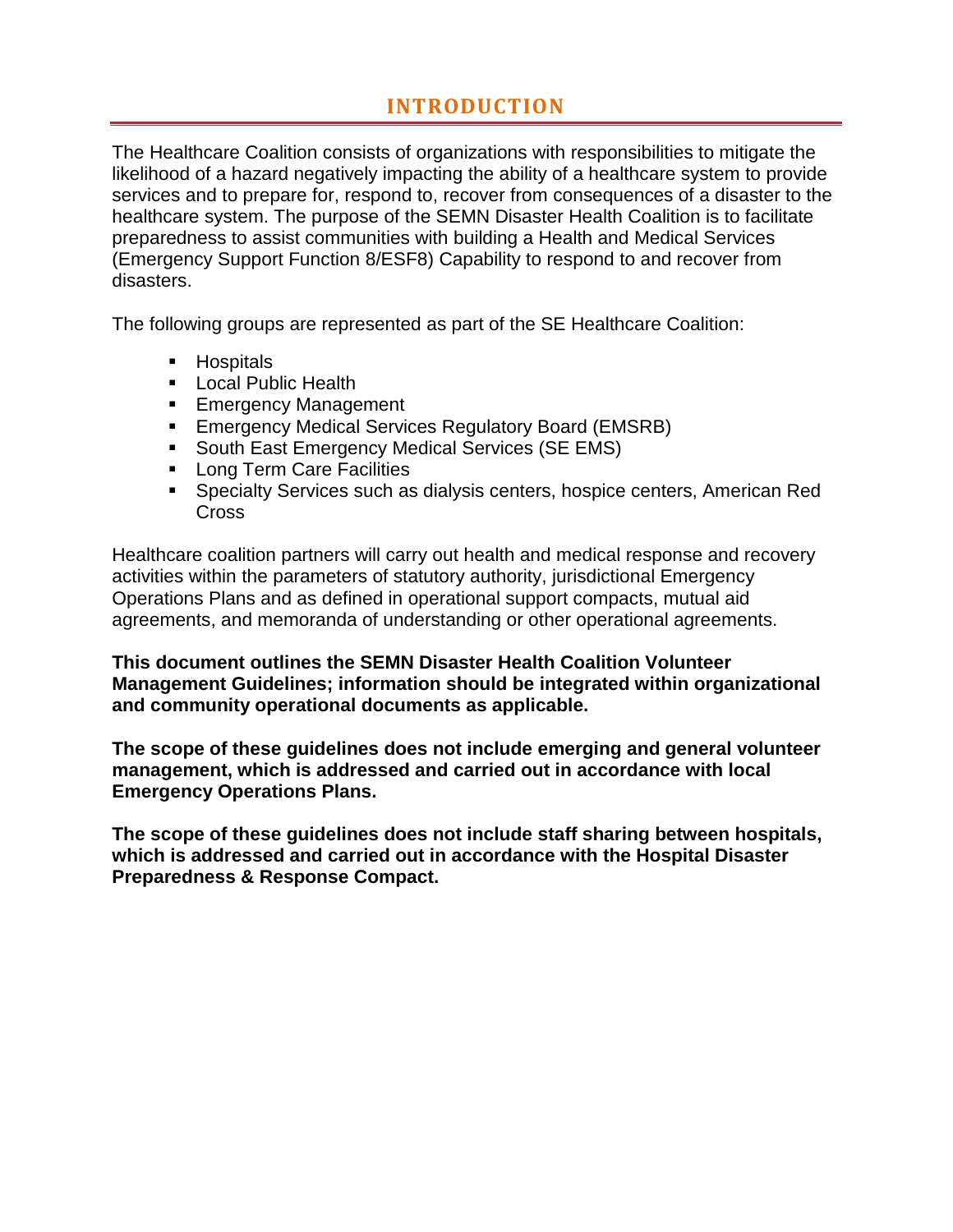## **HEALTH & MEDICAL VOLUNTEER ASSUMPTIONS**

<span id="page-3-0"></span>The following assumptions form the basis of health volunteer planning in SE Minnesota.

- For community-based activities, southeast Minnesota regional volunteer management assumptions are developed for scenarios in which MN Responds/ Medical Reserve Corps (MRC) resources are shared among the following entities:
	- Dodge County
	- Fillmore County
	- Freeborn County
	- Goodhue County
	- Houston County
	- Mower County
	- Olmsted County
	- Rice County
	- Steele County
	- Wabasha County
	- Winona County
- In counties without an MRC Unit, they still have volunteers that are registered in MN Responds.
- MN Responds/ MRC management occurs at the local level and in accordance with mutual aid agreements and supporting operational plans. County mutual aid support is outline in the South East Region Counties / Region 1 Counties Mutual Aid Agreement.
	- Each MN Responds/ MRC unit has an Administrator with regional administration rights ("MRC Administrator") so that one county can assist another, If needed the Minnesota Department of Health State Volunteer Coordinator can be an administrator for volunteers as a back-up.
	- "MRC Administrator" is defined as the person with regional administrative rights on MN Responds. This person may also be known for other purposes as the MRC Coordinator, MRC Director, MRC Point of Contact, MRC Unit Coordinator, etc.
	- The needs of the local MN Responds/ MRC unit are first priority for deployment.
	- Oriented MN Responds/ MRC volunteers will be first priority for deployment, registered, but not oriented volunteers will be deployed at the discretion of the requesting facility/agency.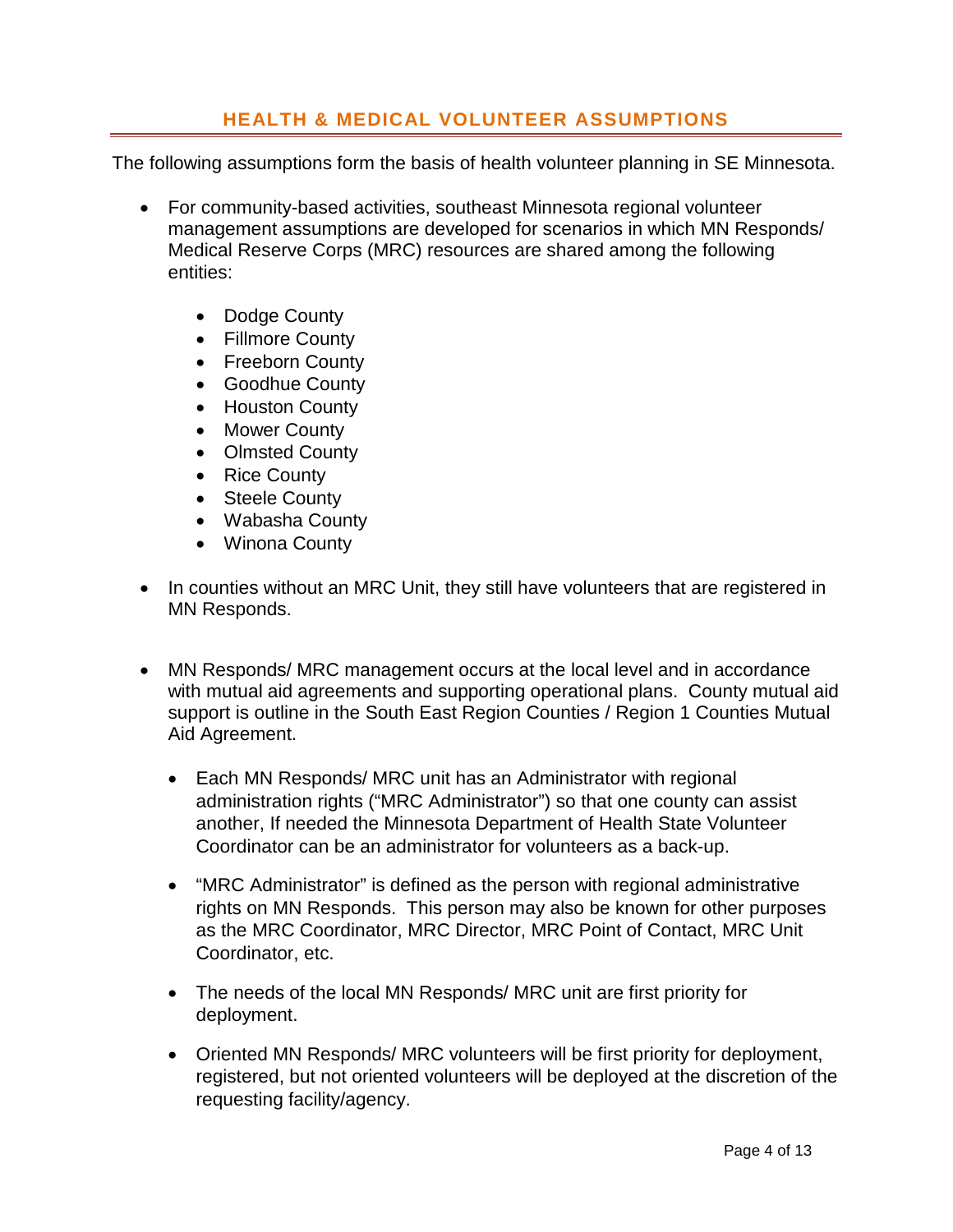- MN Responds/ MRC volunteers placed in leadership roles shall have participated in additional training as defined by the individual unit.
- MN Responds/ MRC volunteers are not authorized to offer services as a MN Responds/ MRC volunteer without a specific request by the MN Responds/MRC Administrator to fill an assigned MN Responds/ MRC job. Individuals providing services that are not part of a MN Responds/ MRC request would not be sponsored by the MN Responds/ MRC, and would not be eligible for indemnification, liability, or worker's compensation coverage available through participation in the MN Responds/ MRC.
- MN Responds/ MRC volunteers have the right to decline activation for any reason.
- Hospitals providing staff to support other hospitals under the Hospital Disaster Preparedness & Response Compact is not considered a volunteer activity. Staff sharing will occur in accordance with procedures outlined in the Compact.
- For cross-state volunteer or hospital staff sharing, an EMAC request through the Governor's Office must be made.
- Information from Minnesota's Advanced Registration of Volunteer Health Professionals (ESAR-VHP), MN [Responds,](https://www.mnresponds.org/) is available during an event.
- There is no operational regional structure that centrally controls or coordinates MN Responds/MRC or other volunteer activities; however, coordination should occur through the local Emergency Operations Center. The SEMN Health-Multi Agency Coordination Center (H-MACC) may be available to support information sharing/management during an event.
- Volunteer management organizations manage volunteer programs to update procedures and to provide education and training to expand volunteer skills and competencies.

## **MEDICAL VOLUNTEER NEEDS**

<span id="page-4-0"></span>**Based on the following data and assumptions, the SEMN Disaster Health Coalition has determined there is no scenario that would require medical volunteer support within hospitals in southeast Minnesota.**

- Considering the top hospital hazards across the region, the following scenarios would not require medical staff, volunteer or through the Hospital Compact, to support hospital disaster response operations:
	- o Mass Casualty Incident (Trauma)
	- o Information System Failure
	- o Severe Weather
	- o Severe Winter Weather
	- o HazMat
	- o Utility Failure
	- o Building/Structural Collapse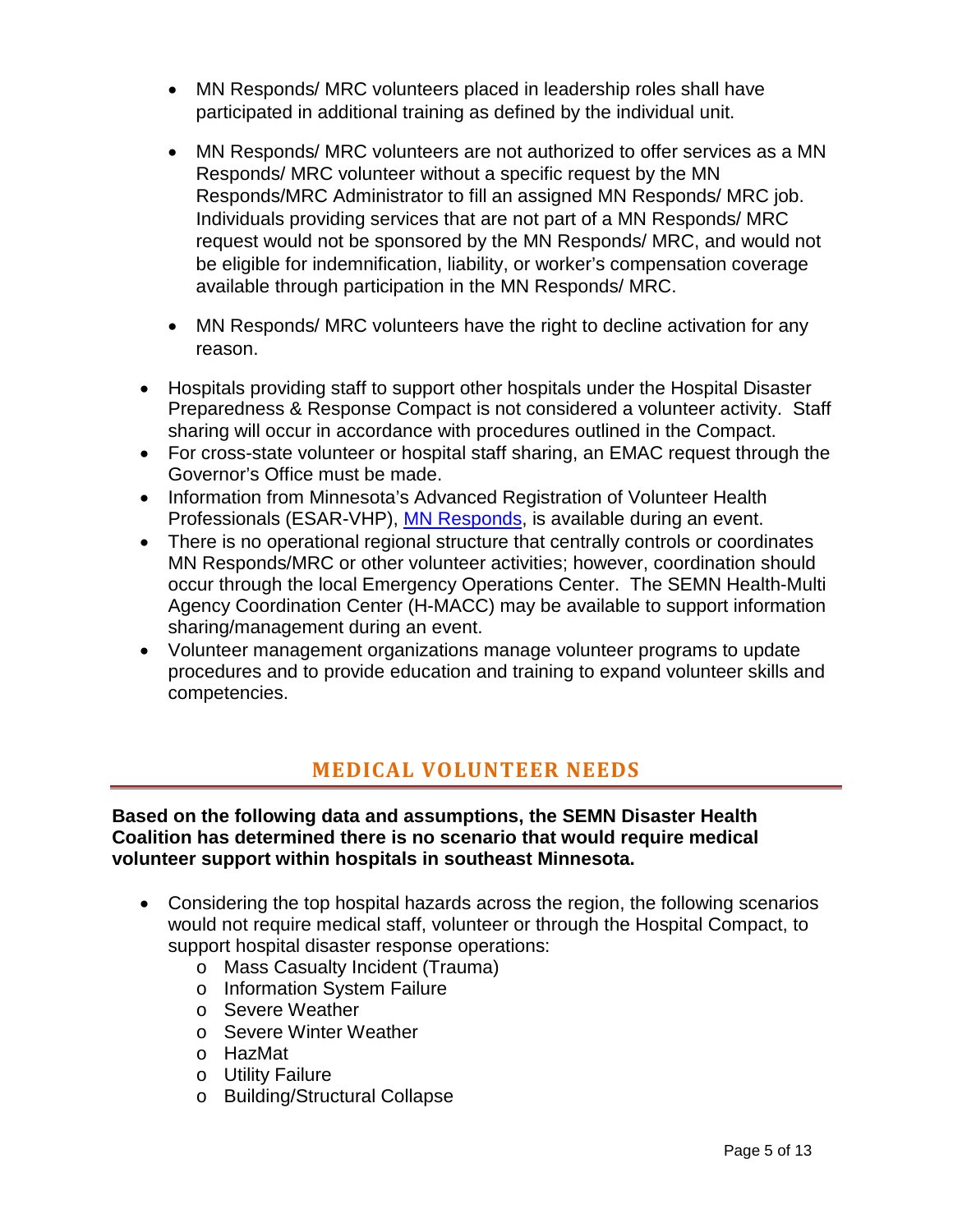- o Flood
- o Loss/Shortage of Fuel
- o Missing Person
- Considering the top regional hazards, the following scenario could necessitate additional medical personnel to support hospital disaster response operations.
	- o Medical Surge/Infectious Disease
- The Southeast Minnesota region is better suited than many locales to withstand a substantive pandemic because of its lower than average hospital occupancy rates.
	- $\circ$  The region may be characterized as having an abundance of capacity relative to many other regions in the country even before surge capacity actions are implemented. .
- Medical staff availability is not the limiting factor for hospital disaster response/medical surge operations.
	- o SEMN Disaster Health Coalition hospitals have bed availability, and staff to support patient care, for a 1918 influenza scenario.
- Medical staff sufficient to meet anticipated hospital staffing needs based on a severe influenza pandemic is available through the Hospital Disaster Preparedness & Response Compact.
- Medical staff sufficient to meet anticipated alternate care site staffing needs based on a severe influenza pandemic is available through the Hospital Disaster Preparedness & Response Compact.

# **MRC VOLUNTEER MANAGEMENT PRACTICES**

<span id="page-5-0"></span>Southeast Regional MN Responds/MN Responds/MRC deployment planning is as follows:

- Each County MN Responds/MN Responds/MRC Administrator will be responsible to screen volunteers (which may include verifying licenses, checking credentials, and administering background checks), to enroll MN Responds/MN Responds/MRC volunteers, and to assure that volunteers receive the necessary training in accordance with policies and/or procedures.
- The MN Responds/MN Responds/MRC Administrator shall coordinate notification, activation and deployment procedures with the Minnesota Department of Health, as deemed appropriate.
- Each MN Responds/MN Responds/MRC Unit will notify, activate and deploy its own MN Responds/MN Responds/MRC volunteers, regardless of whether they are deploying within their own jurisdiction or to assist other jurisdictions. In the event an MN Responds/MN Responds/MRC Unit needs assistance (to notify, activate or deploy their volunteers), they may request assistance from another SE MN Responds/MN Responds/MRC Administrator or the Minnesota Department of Health State Volunteer Coordinator.
- MN Responds/MN Responds/MRC volunteers from other MN Responds/MN Responds/MRC units will be considered the responsibility of the **requesting** entity for purposes of liability and worker's compensation.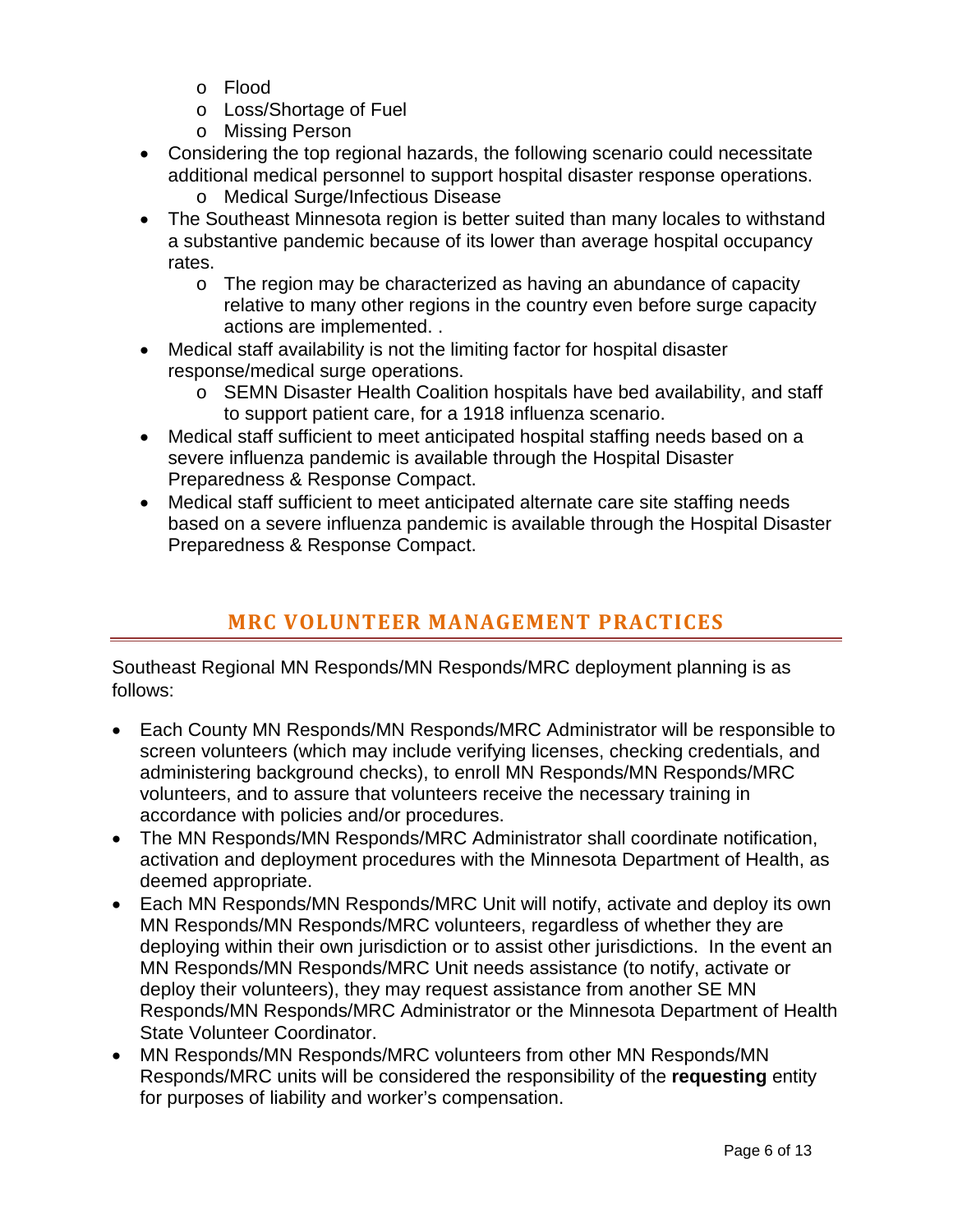- Requests for MN Responds/MN Responds/MRC volunteers within the Southeast region shall be routed through the local Emergency Manager/EOC **from** a Public Health Administrator or designee; Incident Commanders or other designees; or EOC (Requesting Party), **to** a Public Health Administrator or designee; or EOC (Responding Party).
- Confirmation for request shall be in writing and include the following:
	- o Nature of event and response
	- o Number and type of MN Responds/MN Responds/MRC volunteers requested
	- o Specific deployment information including location, hours, and incident command structure
	- o Planned just-in-time training
	- o Expected duration of deployment
- Once a preliminary request has been approved, the Responding Party/ies, within a reasonable period of time, shall provide the Requesting Party with a written confirmation of assistance including details regarding available personnel.
- The Responding Party shall make allocation decisions regarding their MN Responds/MN Responds/MRC resources. The needs of each Responding Party are the first priority for their MN Responds/MN Responds/MRC resources. If there are not enough MN Responds/MN Responds/MRC volunteers to meet the needs of all Requesting Parties, the involved Public Health Administrator or designee and/or Incident Commanders or other designee at the County EOC as part of the planning section, shall confer to determine how available resources should be allocated.
- The Requesting Party is responsible for volunteer just-in-time training, supervision, tracking (staff and time), support, and other duties.
- An MN Responds/MN Responds/MRC Liaison may be designated when an incident or event requires coordination between multiple MN Responds/MN Responds/MRC Units. The MN Responds/MRC Liaison may facilitate communication between MN Responds/MRC Administrators in the Southeast region and other entities

All 11 counties in the SE region have agreed to have regional MN Responds/MRC Administrative rights and will follow the above practices.

<span id="page-6-0"></span>Contact the local public health department for specific MN Responds/Medical Reserve Corps information.

## **HOSPITAL VOLUNTEER MANAGEMENT PRACTICES**

Accredited hospitals are required to have procedures for granting disaster privileges to volunteer licensed independent practitioners and for assigning volunteer practitioners who are not licensed independent practitioners who are not licensed, but who are required by law and regulation to have a license, certification, or registration to provide care services.

Requesting volunteers from healthcare entities from different states will require an EMAC or executive order from the Governor's office to overcome licensing issues. The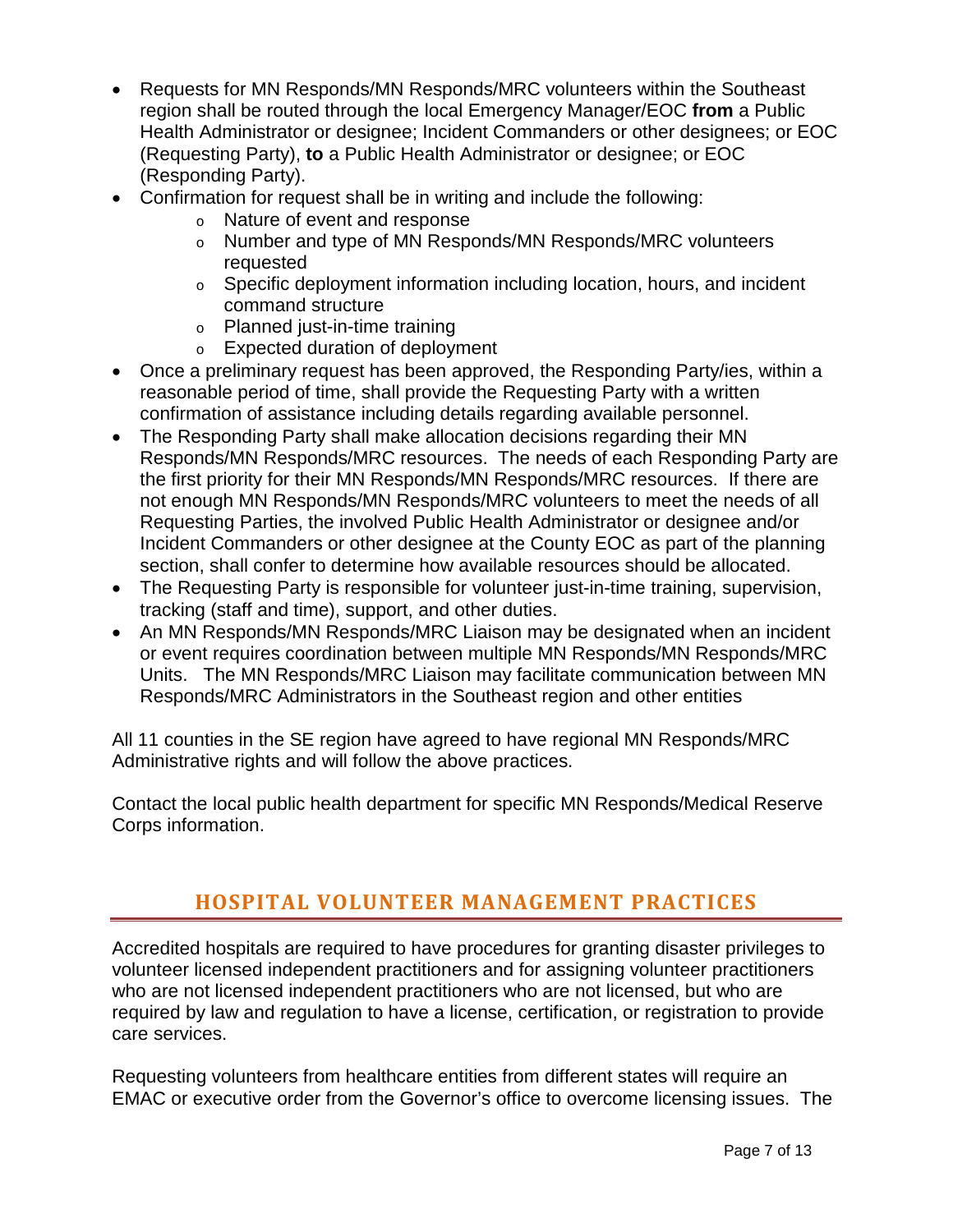scope of management process described herein assumes volunteer healthcare providers are licensed within the state where services are being rendered.

The following procedural elements are required for volunteer licensed independent practitioners:

- The hospital grants disaster privileges to volunteer licensed independent practitioners only when the Emergency Operations Plan has been activated in response to a disaster and the hospital is unable to meet immediate patient needs.
- The medical staff identifies, in its bylaws, those individuals responsible for granting disaster privileges to volunteer licensed independent practitioners.
- The hospital determines how it will distinguish volunteer licensed independent practitioners from other licensed independent practitioners.
- The medical staff describes, in writing, how it will oversee the performance of volunteer licensed independent practitioners who are granted disaster privileges (for example, by direct observation, mentoring, medical record review).
- Before a volunteer practitioner is considered eligible to function as a volunteer licensed independent practitioner, the hospital obtains his or her valid government-issued photo identification (for example, a driver's license or passport) and at least one of the following:
	- $\circ$  A current picture identification card from a health care organization that clearly identifies professional designation
	- o A current license to practice
	- o Primary source verification of licensure
	- $\circ$  Identification indicating that the individual is a member of a Disaster Medical Assistance Team (DMAT), the MN Responds/Medical Reserve Corps (MRC), the Emergency System for Advance Registration of Volunteer Health Professionals (ESAR-VHP), or other recognized state or federal response organization or group
	- o Identification indicating that the individual has been granted authority by a government entity to provide patient care, treatment, or services in disaster circumstances
	- $\circ$  Confirmation by a licensed independent practitioner currently privileged by the hospital or by a staff member with personal knowledge of the volunteer practitioner's ability to act as a licensed independent practitioner during a disaster
- During a disaster, the medical staff oversees the performance of each volunteer licensed independent practitioner.
- Based on its oversight of each volunteer licensed independent practitioner, the hospital determines within 72 hours of the practitioner's arrival if granted disaster privileges should continue.
- Primary source verification of licensure occurs as soon as the disaster is under control or within 72 hours from the time the volunteer licensed independent practitioner presents him- or herself to the hospital, whichever comes first. If primary source verification of a volunteer licensed independent practitioner's licensure cannot be completed within 72 hours of the practitioner's arrival due to extraordinary circumstances, the hospital documents all of the following: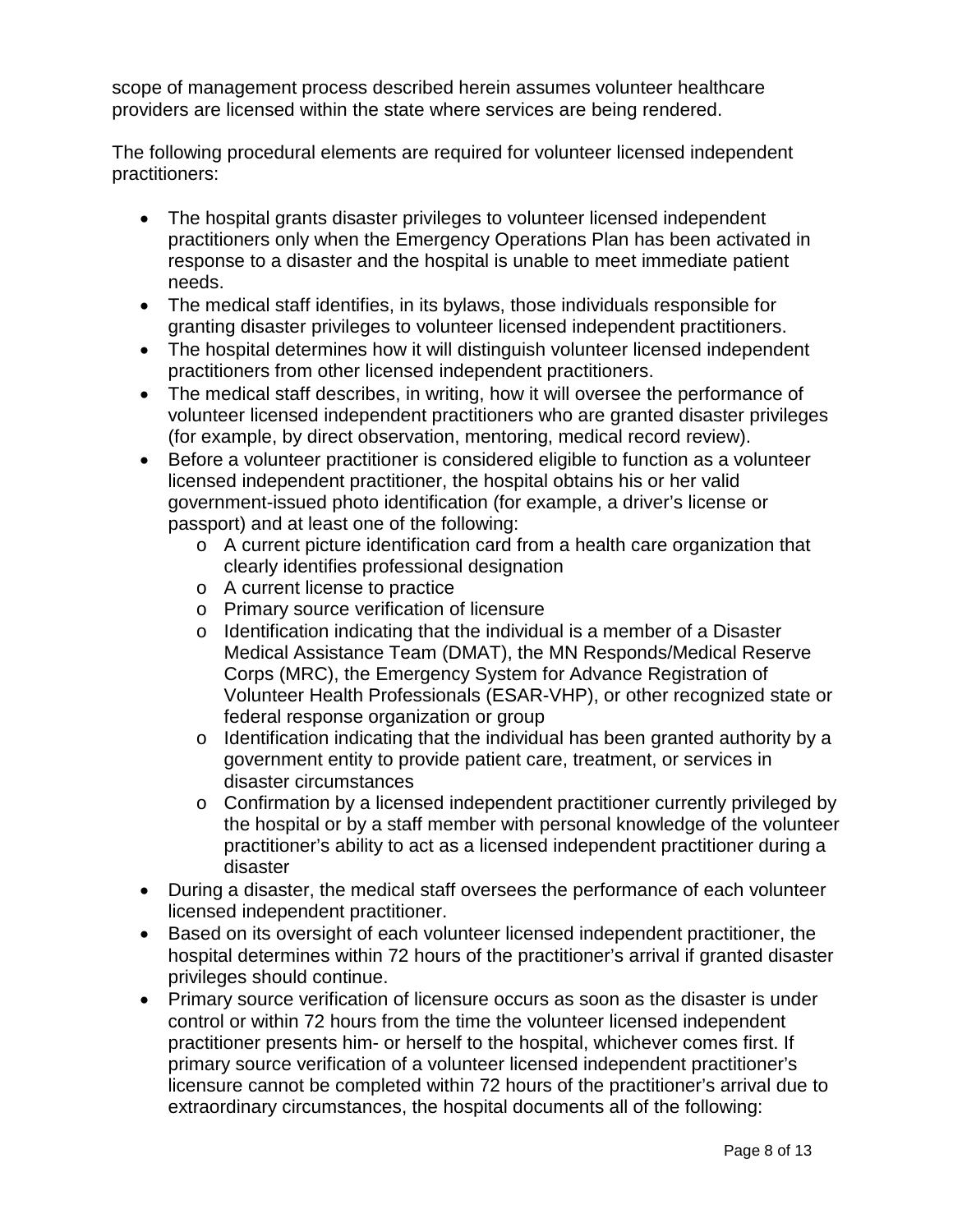- o Reason(s) it could not be performed within 72 hours of the practitioner's arrival
- o Evidence of the licensed independent practitioner's demonstrated ability to continue to provide adequate care, treatment, and services
- o Evidence of the hospital's attempt to perform primary source verification as soon as possible
- If, due to extraordinary circumstances, primary source verification of licensure of the volunteer licensed independent practitioner cannot be completed within 72 hours of the practitioner's arrival, it is performed as soon as possible. Note: Primary source verification of licensure is not required if the volunteer licensed independent practitioner has not provided care, treatment, or services under the disaster privileges.

The following procedural elements are required for volunteer practitioners who are not licensed:

- The hospital assigns disaster responsibilities to volunteer practitioners who are not licensed independent practitioners only when the Emergency Operations Plan has been activated in response to a disaster and the hospital is unable to meet immediate patient needs.
- The hospital identifies, in writing, those individuals responsible for assigning disaster responsibilities to volunteer practitioners who are not licensed independent practitioners.
- The hospital determines how it will distinguish volunteer practitioners who are not licensed independent practitioners from its staff.
- The hospital describes, in writing, how it will oversee the performance of volunteer practitioners who are not licensed independent practitioners who have been assigned disaster responsibilities. Examples of methods for overseeing their performance include direct observation, mentoring, and medical record review.
- Before a volunteer practitioner who is not a licensed independent practitioner is considered eligible to function as a practitioner, the hospital obtains his or her valid government-issued photo identification (for example, a driver's license or passport) and one of the following:
	- o A current picture identification card from a health care organization that clearly identifies professional designation
	- o A current license, certification, or registration
	- o Primary source verification of licensure, certification, or registration (if required by law and regulation in order to practice)
	- o Identification indicating that the individual is a member of a Disaster Medical Assistance Team (DMAT), the MN Responds/Medical Reserve Corps (MRC), the Emergency System for Advance Registration of Volunteer Health Professionals (ESAR-VHP), or other recognized state or federal response organization or group
	- o Identification indicating that the individual has been granted authority by a government entity to provide patient care, treatment, or services in disaster circumstances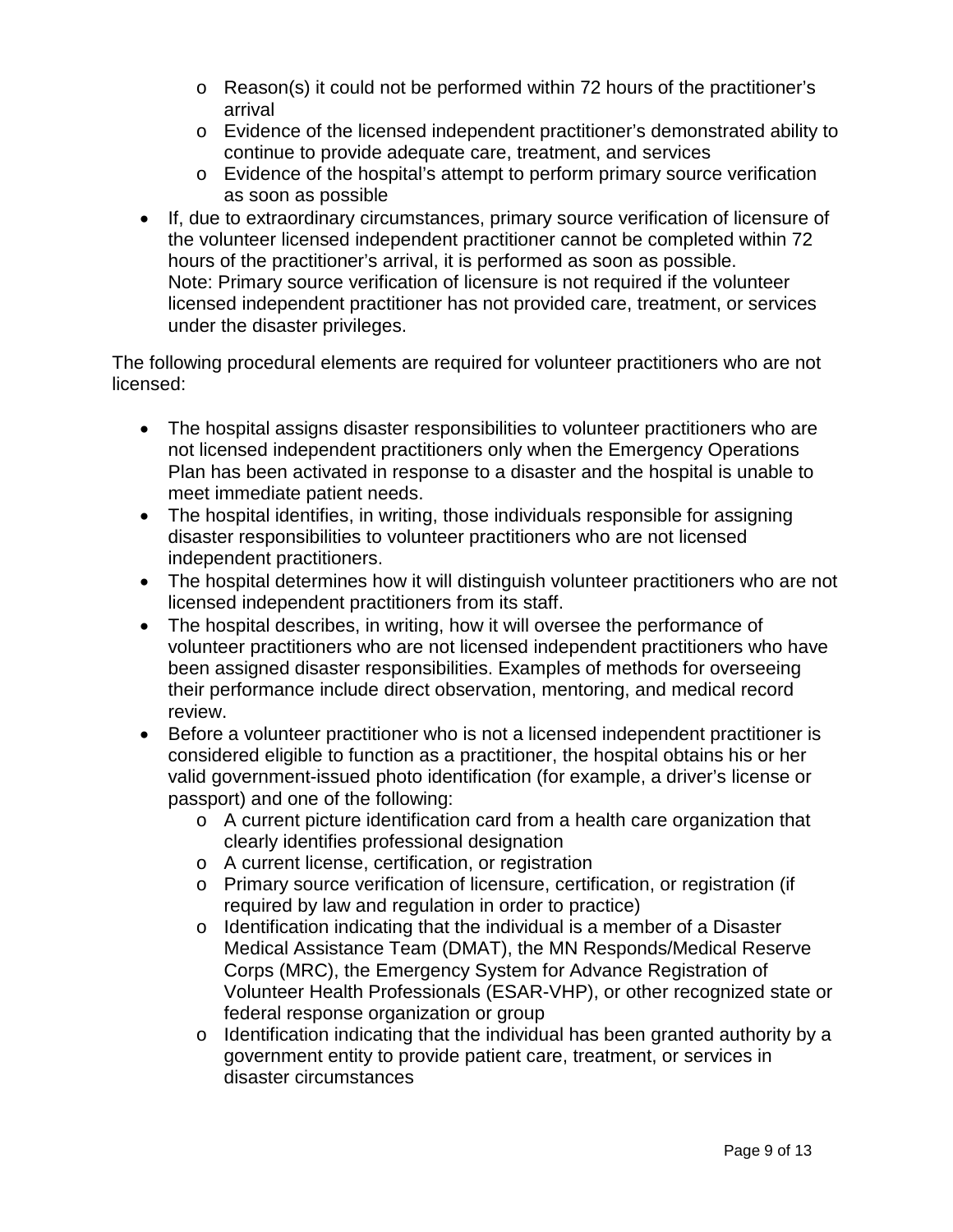- o Confirmation by hospital staff with personal knowledge of the volunteer practitioner's ability to act as a qualified practitioner during a disaster
- During a disaster, the hospital oversees the performance of each volunteer practitioner who is not a licensed independent practitioner.
- Based on its oversight of each volunteer practitioner who is not a licensed independent practitioner, the hospital determines within 72 hours after the practitioner's arrival whether assigned disaster responsibilities should continue.
- Primary source verification of licensure, certification, or registration (if required by law and regulation in order to practice) of volunteer practitioners who are not licensed independent practitioners occurs as soon as the disaster is under control or within 72 hours from the time the volunteer practitioner presents himor herself to the hospital, whichever comes first. If primary source verification of licensure, certification, or registration (if required by law and regulation in order to practice) for a volunteer practitioner who is not a licensed independent practitioner cannot be completed within 72 hours due to extraordinary circumstances, the hospital documents all of the following:
	- o Reason(s) it could not be performed within 72 hours of the practitioner's arrival
	- o Evidence of the volunteer practitioner's demonstrated ability to continue to provide adequate care, treatment, or services
	- o Evidence of the hospital's attempt to perform primary source verification as soon as possible
- If, due to extraordinary circumstances, primary source verification of licensure of the volunteer practitioner cannot be completed within 72 hours of the practitioner's arrival, it is performed as soon as possible. Note: Primary source verification of licensure, certification, or registration is not required if the volunteer practitioner has not provided care, treatment, or services under his or her assigned disaster responsibilities.

Communities/hospitals planning to use MRC personnel to support hospital disaster operations should address hospital accreditation procedural requirements in MRC management processes.

# <span id="page-9-0"></span>**HEALTH & MEDICAL VOLUNTEER SUPPORT ORGANIZATIONS**

### **American Red Cross (**<http://www.redcross.org/>**)**

The organization could potentially assist with Mass Dispensing activities, Pandemic Influenza response, etc. The availability of staff to assist Public Health and medical staff will depend on each situation.

The Red Cross has very specific functions, which include providing emergency housing, food, clothing, and performing disaster assessment. It is also the major responsible party for Disaster Welfare Inquiries (DWIs), helping families determine the status of and locate disaster victims.

The Red Cross also establishes: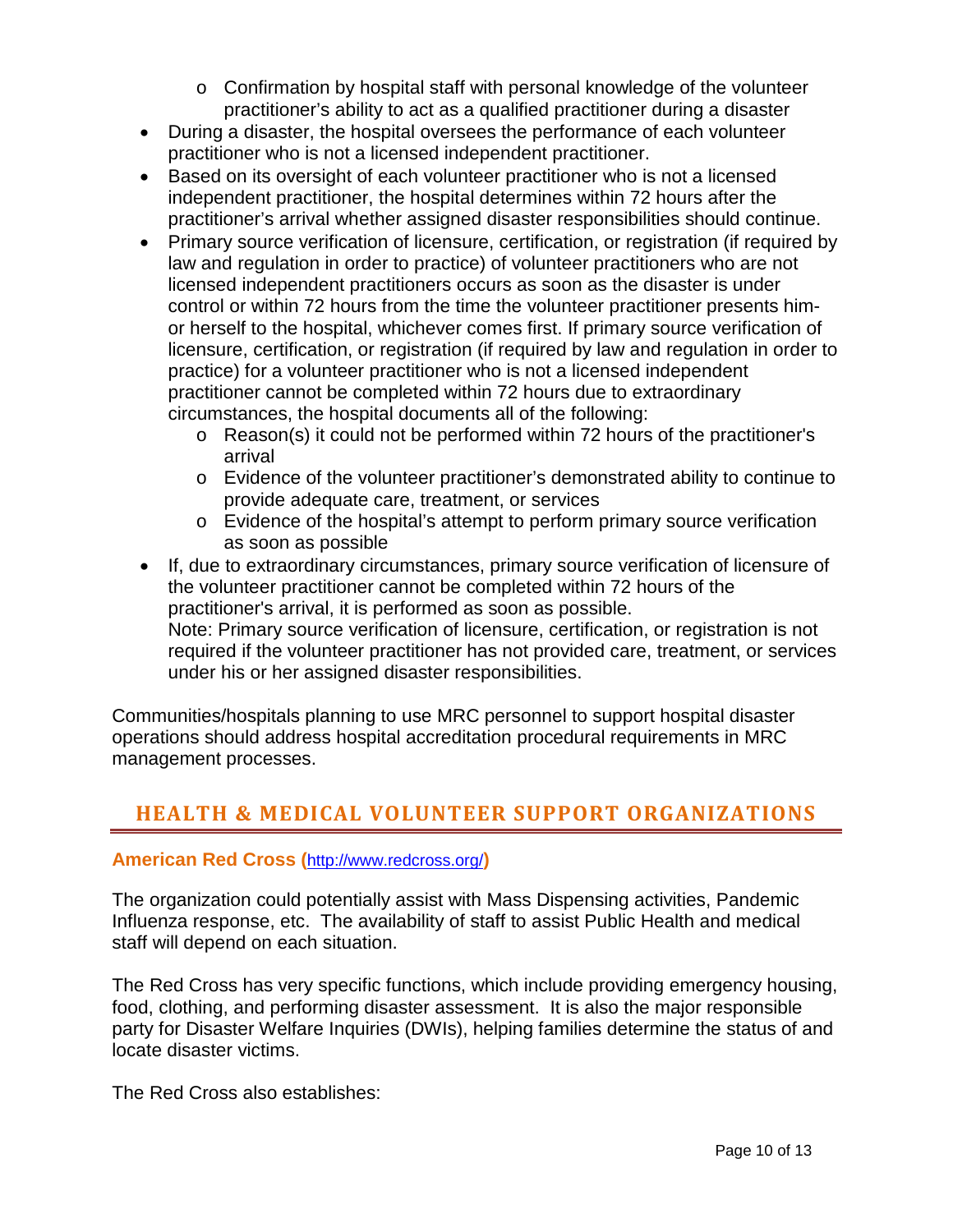- Service Center sites with volunteer community outreach teams to help with family services, and
- Disaster Mental Health Services using volunteer professionals.

American Red Cross Southeast Minnesota serves communities across Le Sueur, Rice, Goodhue, Wabasha, Winona, Fillmore, Olmsted, Mower, Dodge, Steele, Waseca, and Freeborn counties.

Address: American Red Cross 310 14th St. S.E. Rochester, MN 55904 Phone: (507) 287-2200

http://www.redcross.org/local/minnesota/chapters/southeast

Contact the American Red Cross through a local chapter.

#### **Community Emergency Response Team (CERT) (**<https://www.citizencorps.gov/cert/>**)**

The Community Emergency Response Team (CERT) Program educates people about disaster preparedness for hazards that may impact their area and trains them in basic disaster response skills, such as fire safety, light search and rescue, team organization, and disaster medical operations.

Using the training learned in the classroom and during exercises, CERT members can assist others in their neighborhood or workplace following an event when professional responders are not immediately available to help. CERT members also are encouraged to support emergency response agencies by taking a more active role in emergency preparedness projects in their community.

CERT is about readiness, people helping people, rescuer safety, and doing the greatest good for the greatest number. CERT is a positive and realistic approach to emergency and disaster situations where citizens will be initially on their own and their actions can make a difference. Through training, citizens can manage utilities and put out small fires; treat the three killers by opening airways, controlling bleeding, and treating for shock; provide basic medical aid; search for and rescue victims safely; and organize themselves and spontaneous volunteers to be effective.

There are several CERT programs in the SE Minnesota region:

- Northfield, Rice Co <https://www.facebook.com/RiceCountyCERT/>
- Owatonna, Steele Co <http://www.steelecountyemergency.com/cert>
- Winona, Winona Co [http://www.winonacountyemergency.com/community](http://www.winonacountyemergency.com/community-emergency-response-team)[emergency-response-team](http://www.winonacountyemergency.com/community-emergency-response-team)

Contact the county emergency manager for additional information about CERT.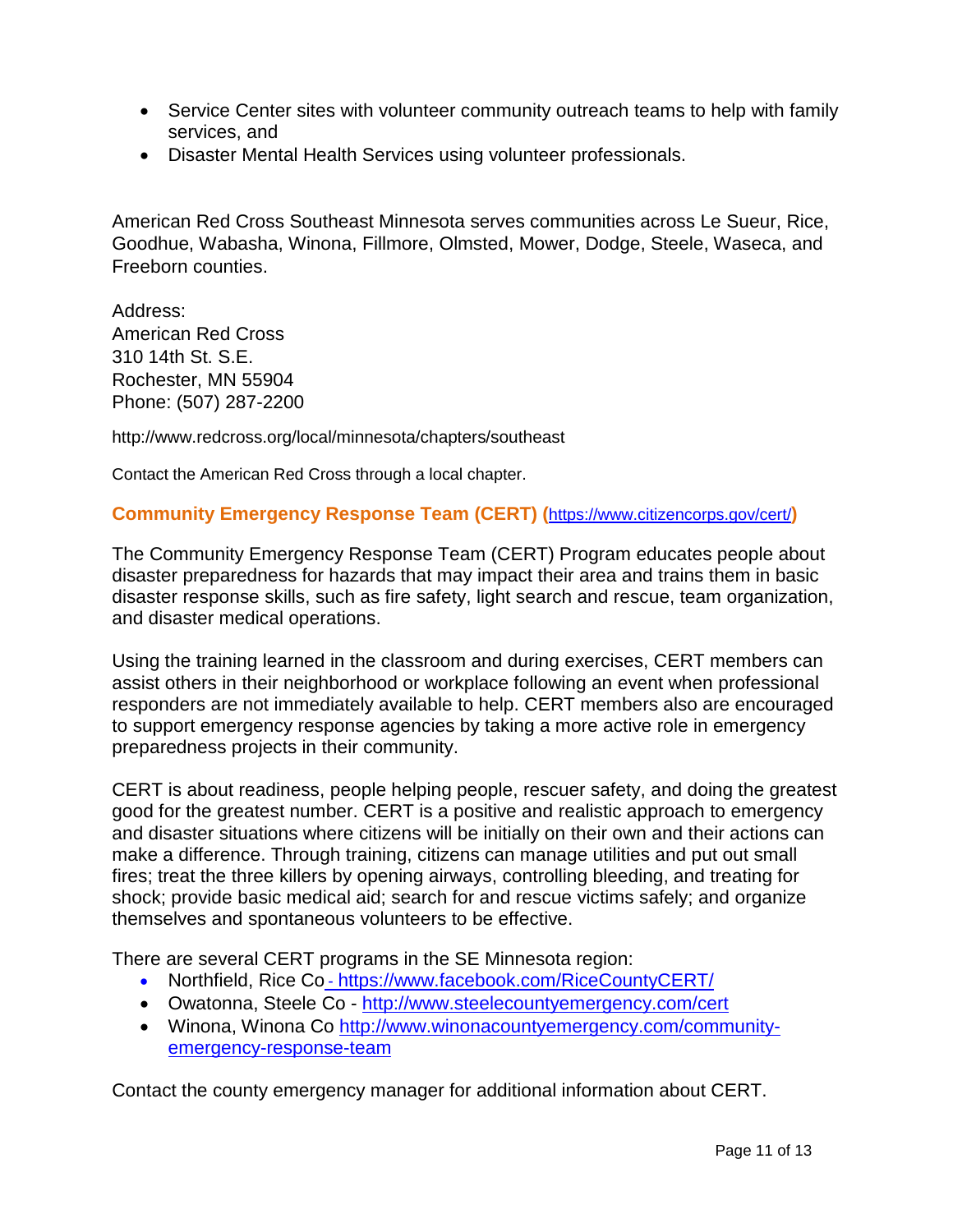#### **MN Responds/Medical Reserve Corps**

Minnesota Responds Medical Reserve Corps is a partnership that integrates local, regional, and statewide volunteer programs to assist our public health and healthcare systems during a disaster.

It is part of a federal initiative that requires every state to implement Systems for Advanced Registration of Volunteer Health Professionals (ESAR-VHP). The system adopts a program model recommended by the public health service called Medical Reserve Corps. Local volunteer coordinators mobilize health and "non-health" volunteers to respond to emergencies within the community, or if the volunteer is interested, within the state.

#### **Minnesota Radiation Emergency Volunteers (MREV)**

Minnesota Radiation Emergency Volunteers (MREV) is a group of statewide volunteer Radiation Response Professionals focusing on supporting population monitoring in the event of a large-scale radiological incident.

Organizationally, MREV is a sub-group of the Medical Reserve Corps. Support for the organization and training is provided through the Minnesota Department of Health. MREV members make an impact by assisting with population monitoring, surveying and communication support during a radiation related emergency.

#### **Minnesota Volunteer Organizations Active in Disaster (**[www.mnvoad.org](http://www.mnvoad.org/)**)**

VOAD is the umbrella organization which helps coordinate volunteers. It is a coalition composed of 33 diverse groups, which include religious charities that specialize in disaster response (Baptist, Episcopal, Catholic, Friends, Lutheran, Mennonite, Jewish, and others), Red Cross, Salvation Army, Volunteers of America, etc.

During a disaster representatives from VOAD will come to the community and help coordinate volunteer activities.

Contact Minnesota VOAD through its website.

**Salvation Army (**<http://salvationarmynorth.org/programs-that-help/disaster-relief/>**)**

The organization could potentially assist with a variety of health and medical support functions. The availability of staff will depend on each situation. Service functions include:

- Meal Services
- Spiritual Ministry
- Counseling
- Identification/Registration
- Shelter